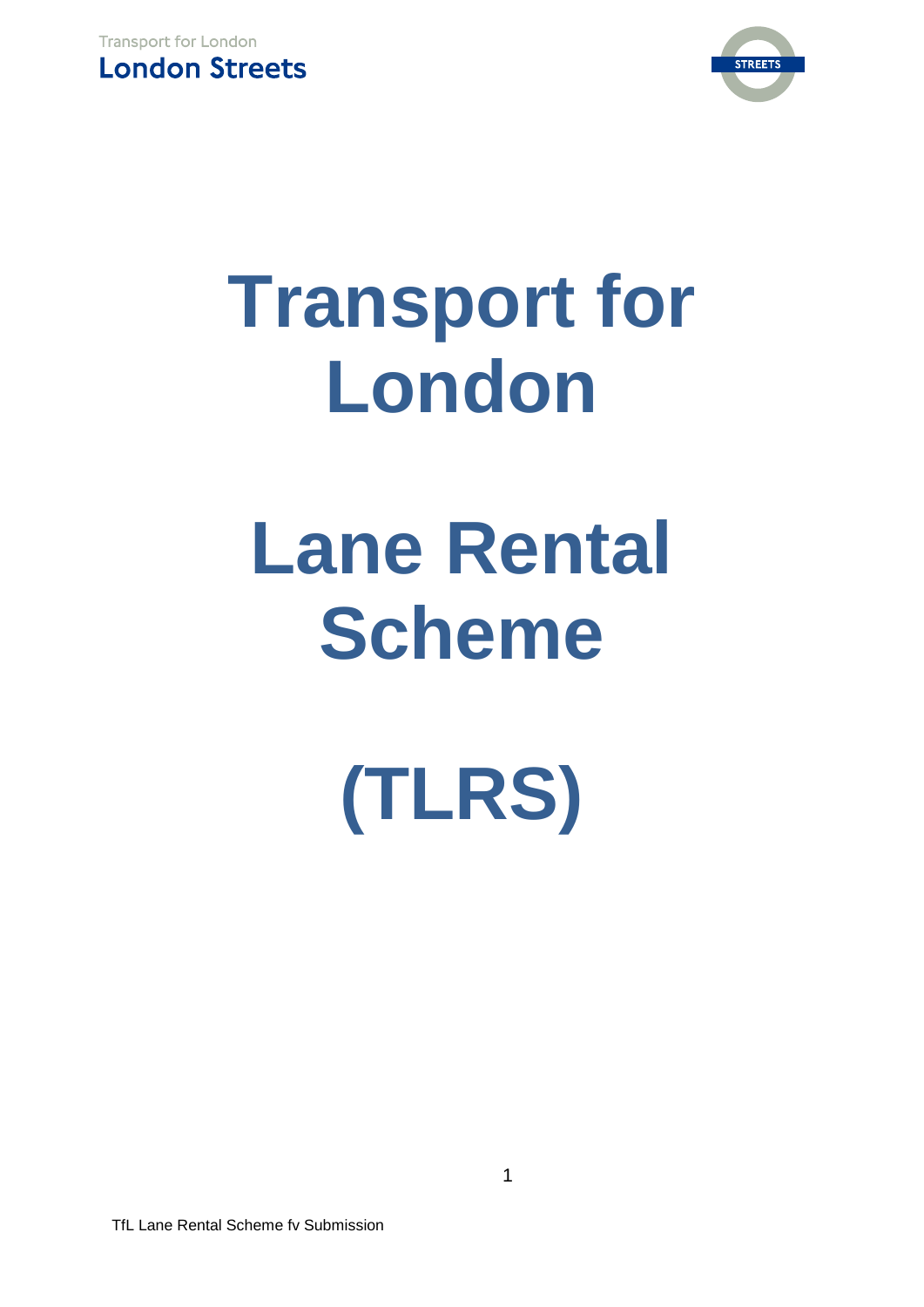# **London Streets**



# **Contents**

| 1.  |                                                                                                 |  |  |
|-----|-------------------------------------------------------------------------------------------------|--|--|
| 2.  |                                                                                                 |  |  |
| 3.  |                                                                                                 |  |  |
| 4.  |                                                                                                 |  |  |
|     | 4.1<br>4.2<br>4.3<br>4.4                                                                        |  |  |
| 5.  |                                                                                                 |  |  |
|     | 5.1<br>5.2<br>5.3<br>5.4                                                                        |  |  |
| 6.  |                                                                                                 |  |  |
|     | 6.1<br>6.2<br>6.3<br>Items of signing lighting or guarding inadvertently left on site  9<br>6.4 |  |  |
| 7.  |                                                                                                 |  |  |
| 8.  |                                                                                                 |  |  |
| 9.  |                                                                                                 |  |  |
| 10. |                                                                                                 |  |  |
| 11. |                                                                                                 |  |  |
|     |                                                                                                 |  |  |
| 12. |                                                                                                 |  |  |
| 13. |                                                                                                 |  |  |
| 14. |                                                                                                 |  |  |
|     |                                                                                                 |  |  |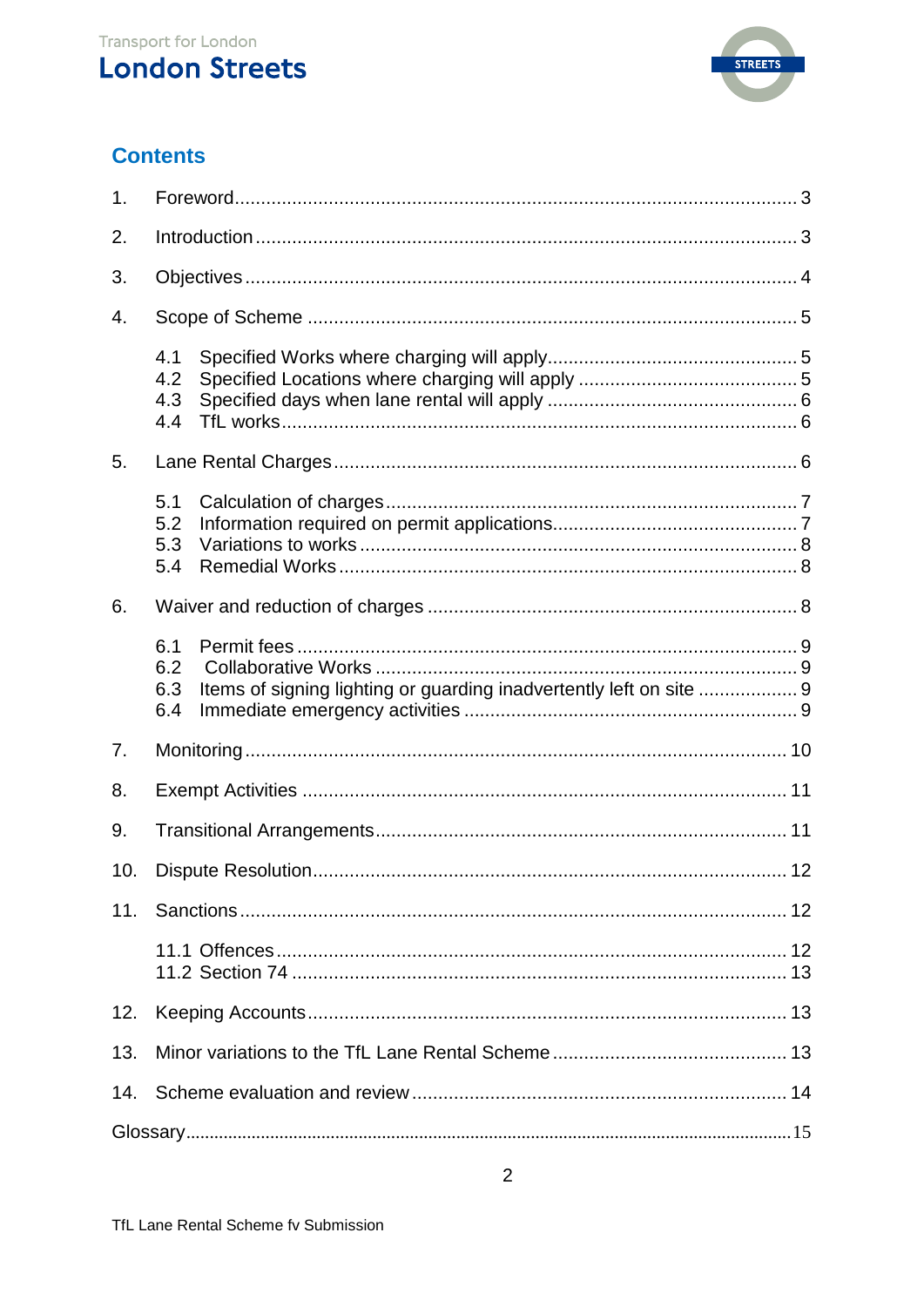

# <span id="page-2-0"></span>**1. Foreword**

The New Roads and Street Works Act 1991(NRSWA), as amended by the Transport Act 2000 and the Traffic Management Act 2004 (TMA), contains provision for two forms of charge for works:

- Section 74 Charge for occupation of the highway where works unreasonably prolonged; and
- Section 74A Charge determined by reference to duration of works.

The Transport for London Lane Rental Scheme (TLRS), which applies charges determined by reference to the duration of works, and is based on the Street Works (Charges for Occupation of the Highway) (England) Regulations 2012 (the Lane Rental Regulations) made under Section 74A, is designed to operate in conjunction with Section 74 and the London Permit Scheme for Road Works and Street Works (LoPS), subject to certain exemptions on charges and fees contained within the TLRS.

Transport for London (TfL) has operated LoPS since January 2010 and all provisions of that scheme apply to the TLRS.

# <span id="page-2-1"></span>**2. Introduction**

TfL, in developing the TLRS, has had regard to the 'Lane Rental Schemes: Guidance to English Local Highway Authorities' dated January 2012 issued by the Department for Transport. TfL has consulted in line with the requirements of the DfT's guidance for Lane Rental Schemes

The TLRS is designed to control the carrying out of specified works in specified traffic-sensitive locations by applying a daily charge for each day that the street is occupied by the works. The daily charge will however be disapplied or reduced if the works take place outside traffic sensitive times

The TLRS therefore provides a mechanism for providing all activity promoters with an incentive to change behaviour and minimise their occupation of the street at traffic- sensitive times at the most traffic sensitive locations.

Where the A13 Design, Build, Finance and Operate (DBFO) is in force then it will be necessary for the DBFO contractor to apply to operate the TLRS on TfL's behalf.

In preparing the TLRS TfL has had regard to the requirements of the Public Sector Equality Duty under section 149 of the Equality Act 2010.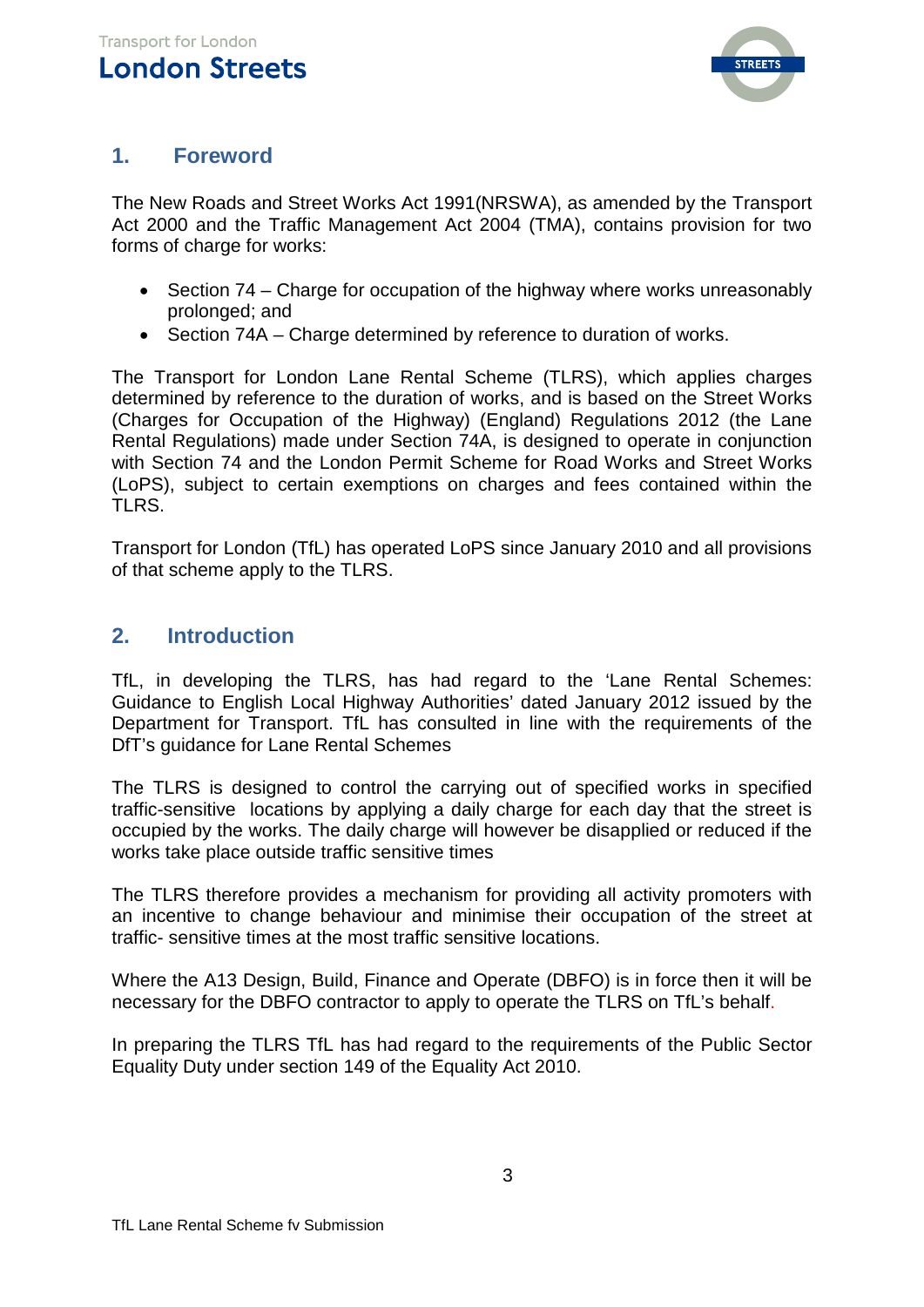

Section 59 of NRSWA places a duty on highway authorities to co-ordinate works of all kinds on the highway. Equally important is the parallel duty on activity promoters to co-operate in this process under Section 60 of NRSWA.

As well as the duty to co-ordinate under Section 59 of NRSWA, TfL has a duty under section 16 of the TMA to manage its road network (Network Management Duty) with a view to achieving, so far as may be reasonably practicable having regard to its other obligations, policies and objectives, the following overriding objectives:

> a) securing the expeditious movement of traffic on TfL's road network; and

> b) facilitating the expeditious movement of traffic on road networks for which another authority is the traffic authority.

The TLRS seeks to contribute to journey time reliability, by encouraging the undertaking of works at the least traffic-sensitive times, and an early completion of works. It also applies the following guiding principles:

a) safety must be ensured;

b) inconvenience to people using a street, including in particular people with a disability, must be minimised.

#### <span id="page-3-0"></span>**3. Objectives**

The TLRS has been prepared in accordance with the aforementioned statutory duties.

It is the objective of the TLRS to:

a) treat all activity promoters on an equal basis,

b) promote behaviour change to minimise the duration of occupation of the street at the busiest locations at traffic sensitive times on the network,

c) minimise the number of works taking place during traffic sensitive times and

d) contribute to journey time reliability as required under the Mayor's Transport Strategy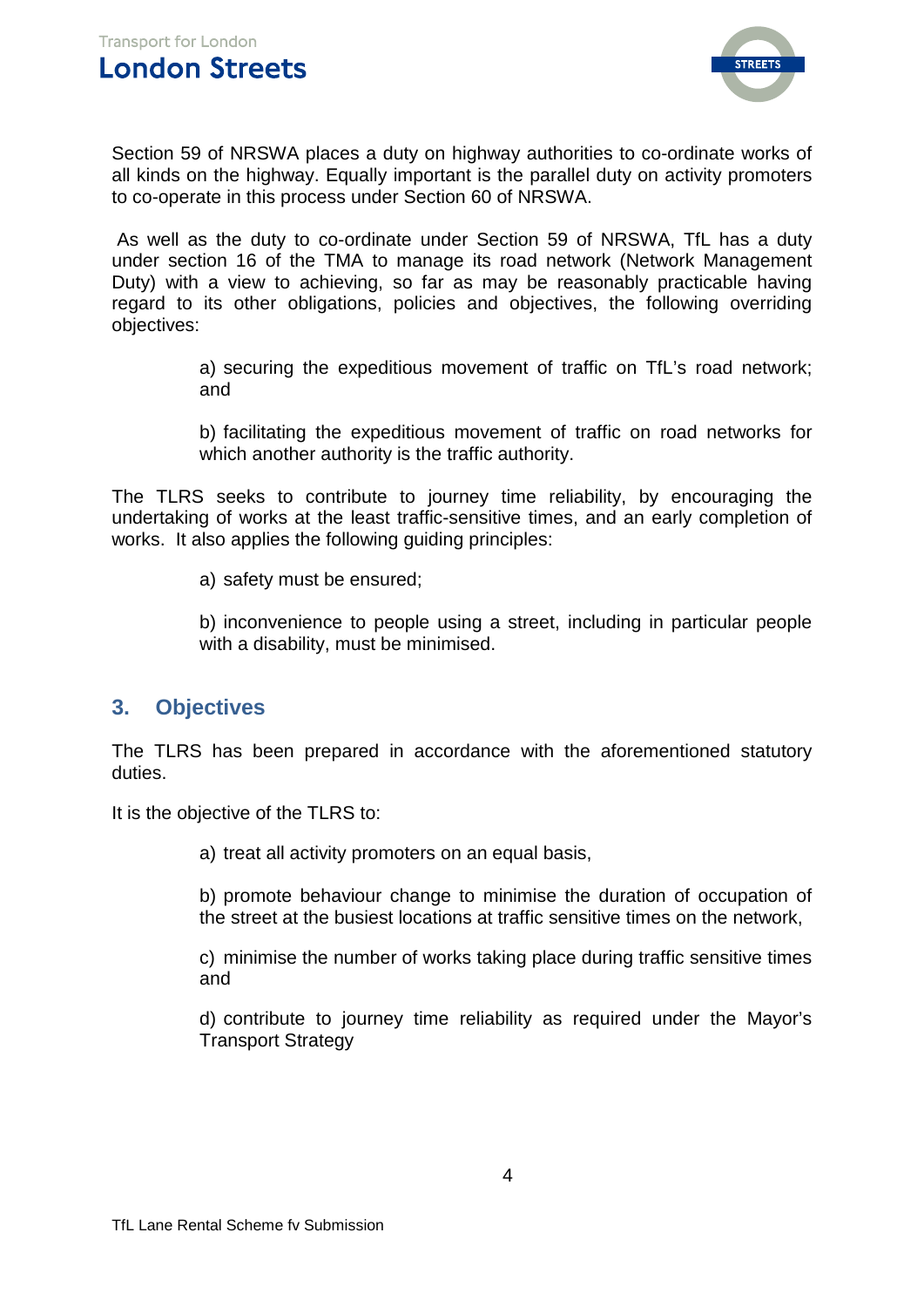

TfL will measure these objectives so as to evaluate whether they are being met. The means by which that will be achieved are set out in the monitoring and evaluation section of the cost benefit analysis document.

### <span id="page-4-0"></span>**4. Scope of Scheme**

The TLRS has been designed to ensure that charges are only applied when works promoters occupy the highway at traffic sensitive times and to allow exemptions at other times to encourage promoters to adopt less disruptive working practices.

#### <span id="page-4-1"></span>**4.1 Specified Works where charging will apply**

The TLRS applies to all registerable activities that require a permit under Section 4 of LoPS and as referred to in the Code of Practice for Permits and the Statutory Guidance both dated March 2008.

In addition, unless covered by an exemption, any works would be liable to lane rental charges (whether carried out by an undertaker by virtue of a specific statutory right to carry out such works, or under a section 50 licence). Exempt activities are shown in Section 8 below.

The TLRS applies to works in a carriageway or cycle track, or works in a footway or verge which encroach on a carriageway or cycle track.

The TLRS does not apply to works that are carried out in a footway or verge of a lane rental chargeable road that do not involve any occupation of a carriageway or cycle track (such occupation includes use by any associated plant, vehicles, or materials, or for any temporary arrangements for providing a walkway for pedestrians, as a result of or as part of the works).

#### <span id="page-4-2"></span>**4.2 Specified Locations where charging will apply**

The TLRS will apply at the locations listed in the Transport for London, Lane Rental Scheme, Schedule of locations (TLRS Schedule), but only during the times specified. In some locations at particular times the TLRS will apply to works that affect traffic flowing in one direction only because of the nature of peak traffic flow.

Under the DfT's Lane Rental Guidance Document, Lane Rental charges (LR charges) are to be targeted at the most critical parts of an authority's street network in terms of high traffic flows (whether the traffic is vehicular or pedestrian), where disruption caused by street works has a significant impact, and which require the greatest support in contributing to journey time reliability. The streets selected on the TfL network are those where the LR charge will, by encouraging behaviour change, have the most effect in reducing disruption. The locations where LR charges will apply (specified locations), which may be the whole or part of a street or directional,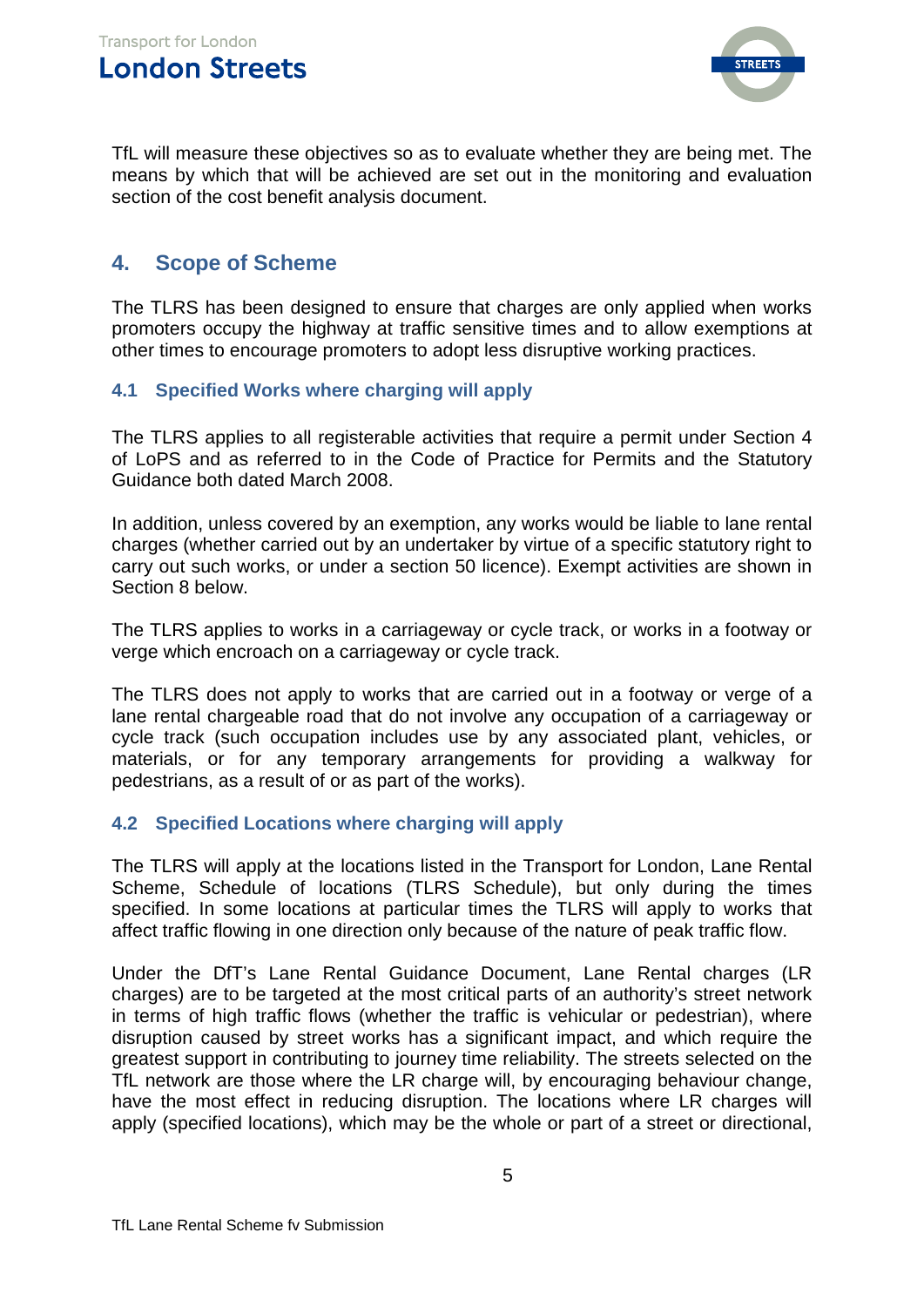

are detailed in the TLRS Schedule to this document, showing the locations, days, times and LR charges that will apply. The locations will also be identified on TfL's published Additional Street Data.

#### <span id="page-5-0"></span>**4.3 Specified days when lane rental will apply**

LR charges under the TLRS will apply whenever a street is designated as traffic sensitive, including on Saturdays, Sundays and Bank Holidays. The traffic-sensitive times on a Bank Holiday will be the same as those for a Sunday at that location. No charges will apply on Christmas Day or Boxing Day.

#### <span id="page-5-1"></span>**4.4 TfL works**

Activities carried out by or on behalf of TfL cannot legally be subject to charges under section 74A. However, since it is TfL's intention to minimise all disruptive occupation of the critical parts of the TfL network, as part of the TLRS TfL will apply the same LR charge to its own works as it will to undertaker works.

## <span id="page-5-2"></span>**5. Lane Rental Charges**

For the purpose of the TLRS, the chargeable period of the works, other than for Immediate Works, is the period commencing on the day that works begin as stated on the Section 74 notice and ending on the date stated on the relevant Section 74 works clear or works closed notice.

For Immediate Works the chargeable period is the period commencing on the day that works begin as stated in the relevant permit application and ending on the date stated on the relevant Section 74 works clear or works closed notice. For Immediate Emergency Works TfL have chosen to waive the first 24 hours of any LR charge, see 6.4 below.

Therefore LR charges will be applied to works which obstruct the specified locations (see 4.2 above), during traffic sensitive times and will be based upon the information set out above, unless TfL or the promoter provide suitable evidence to demonstrate that this information is (for whatever reason) erroneous. In these circumstances charges will be applied according to the actual occupation.

For clarity, where LR charges apply, works will be considered as no longer subject to LR charges when the activity promoter has;

(i) endeavoured to remove all signing, lighting and guarding in respect of the works (see 6.3 below for the limited charge applicable where this endeavour has not completely succeeded), and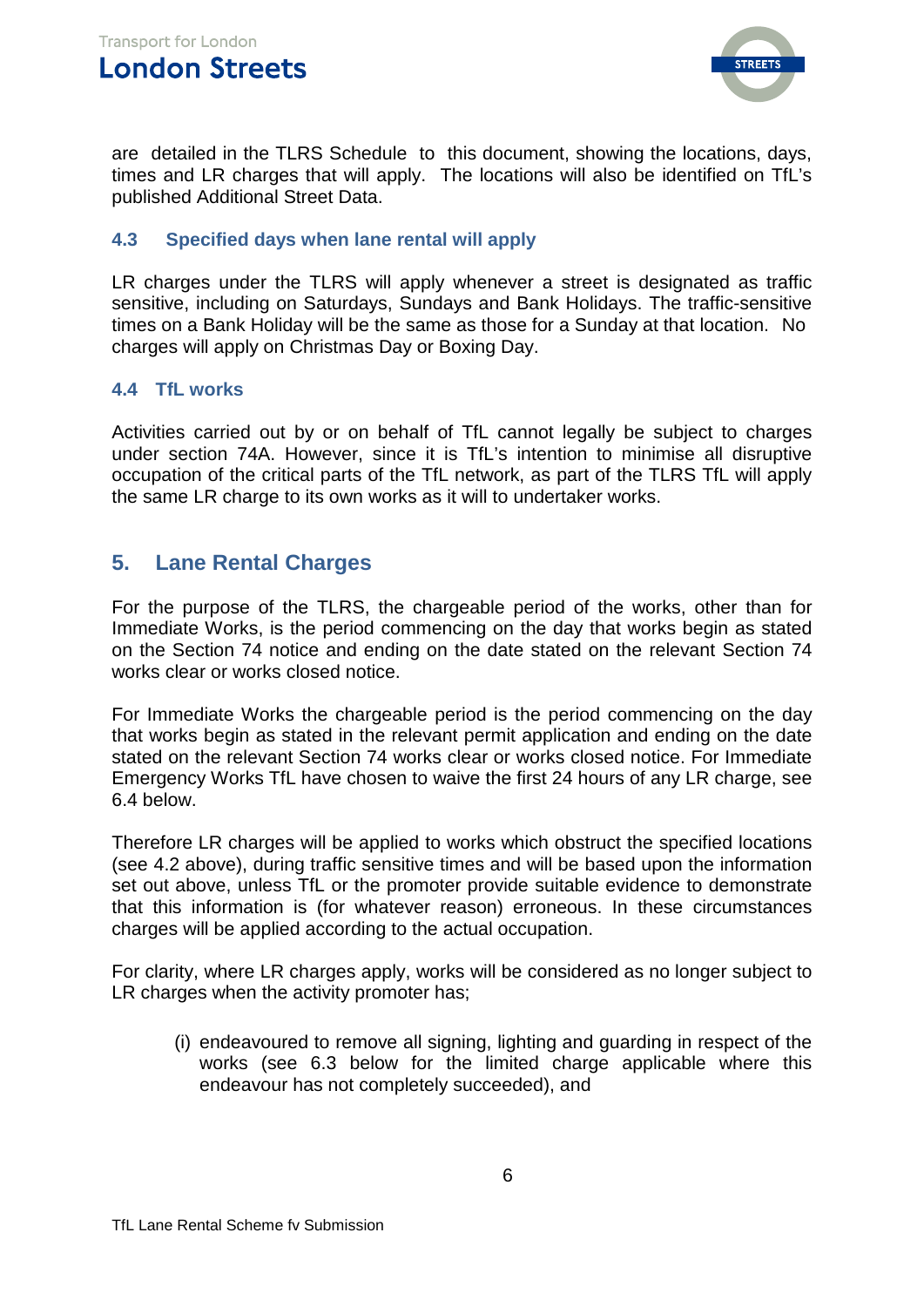

- (ii) removed all remaining spoil, unused materials and other plant in respect of the works; and
- (iii) returned the highway fully to public use (including through the use of technology such as road plates)

#### <span id="page-6-0"></span>**5.1 Calculation of charges**

The LR charges will be calculated using the information provided in the relevant notices and permit applications and as set out in the Lane Rental Regulations subject to correction where information is misleading, mistaken or overtaken by events.

The LR charges will apply to individual works and will vary according to the location of the works. The range of charges are set out in the TLRS Schedule . If the works span more than one band of charging for the whole duration of the works then the higher rate will apply for the whole of the duration of the works.

However where the individual works move along a street and between different charging bands then the promoter should make TfL aware of these changes through the permit variation process. In these circumstances the respective charge level will apply whenever the works are solely undertaken within that charge band, but again the higher level will apply where the works footprint spans two charging bands.

All permit applications must include proposed start and end dates and times so that the estimated duration can be calculated. This is required for co-ordination purposes.

TfL may challenge the dates and duration using the application and response processes described in the appropriate sections of LoPS and the Section 74 Regulations.

Section 74 overrun charges will apply in accordance with the Section 74 Regulations following the end of the reasonable period, in addition to LR charges.

#### <span id="page-6-1"></span>**5.2 Information required on permit applications**

As the TLRS allows for works to avoid incurring a charge if undertaken during nontraffic-sensitive times, it is imperative that activity promoters inform TfL of the times during which works will take place.

Model Condition MC5 in the LoPS, suitably adapted, will therefore be mandatory on all permit applications and LR charging will apply based on the times specified within MC5 of LoPS, unless these are shown to be incorrect as set out in Section 7 below.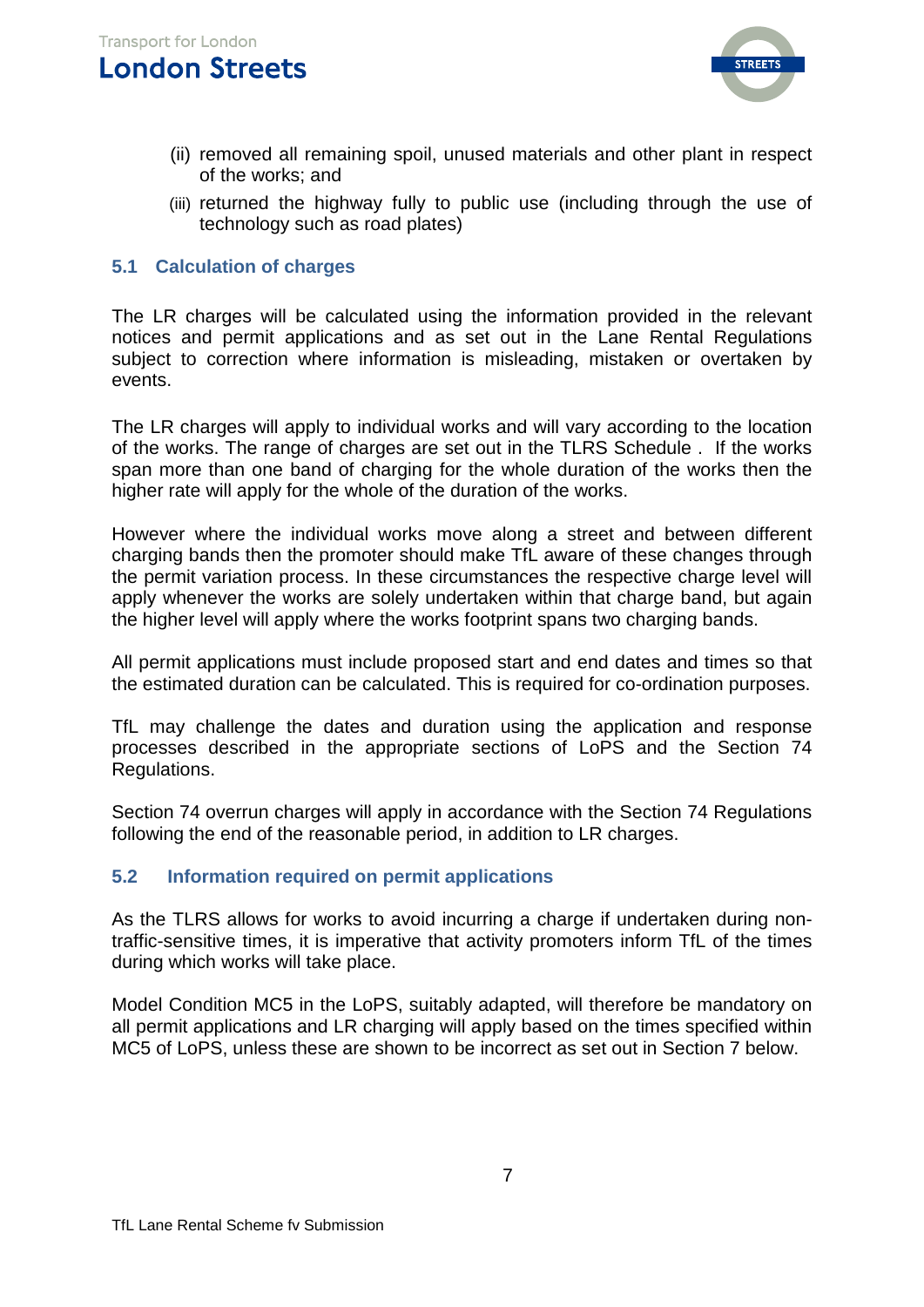

It will also be mandatory on all permit and provisional advance authorisation applications that activity promoters state where, on the footway, carriageway or verge, works and associated plant and materials will be.

Works that are undertaken during traffic-sensitive times for only part of the works duration must be clearly identified on the permit application as must works that occupy lane rental chargeable areas for only part of the works duration. In such cases the activity promoter may, for clarity, wish to apply for separate permits and link all permits that relate to the same works

#### <span id="page-7-0"></span>**5.3 Variations to works**

Unforeseen circumstances can delay the completion of activities. An activity promoter must apply for and obtain a variation of its permit if the activity is likely to extend beyond the reasonable period. Such an application must provide full justification for the extension. LoPS describes the process for obtaining variations to permits and the timing of applications.

The charging rules outlined in section 5.1 will apply to permits that are varied.

In order to avoid paying an incorrect LR charge once works are complete in one charge rate section, it is imperative that activity promoters indicate on permit applications and subsequent permit variations, that works will move or have moved onto a different charge rate section, see section 5.1 above.

Similarly, as indicated in Section 5.2, works that are undertaken during trafficsensitive times for only part of the works duration must be clearly identified on the permit application as must works that occupy lane rental chargeable areas for only part of the works duration.

#### <span id="page-7-1"></span>**5.4 Remedial Works**

Remedial works at traffic sensitive times to rectify defective reinstatements on the carriageway or on the footway or verge encroaching onto the carriageway will be charged at the maximum daily rate irrespective of the charge band of the street and irrespective of when the original works were undertaken.

#### <span id="page-7-2"></span>**6. Waiver and reduction of charges**

In accordance with the Lane Rental Regulations, TfL may reduce or waive LR charges as it deems appropriate. This section sets out a number of particular areas where this may occur but this should not be considered to be an exhaustive list.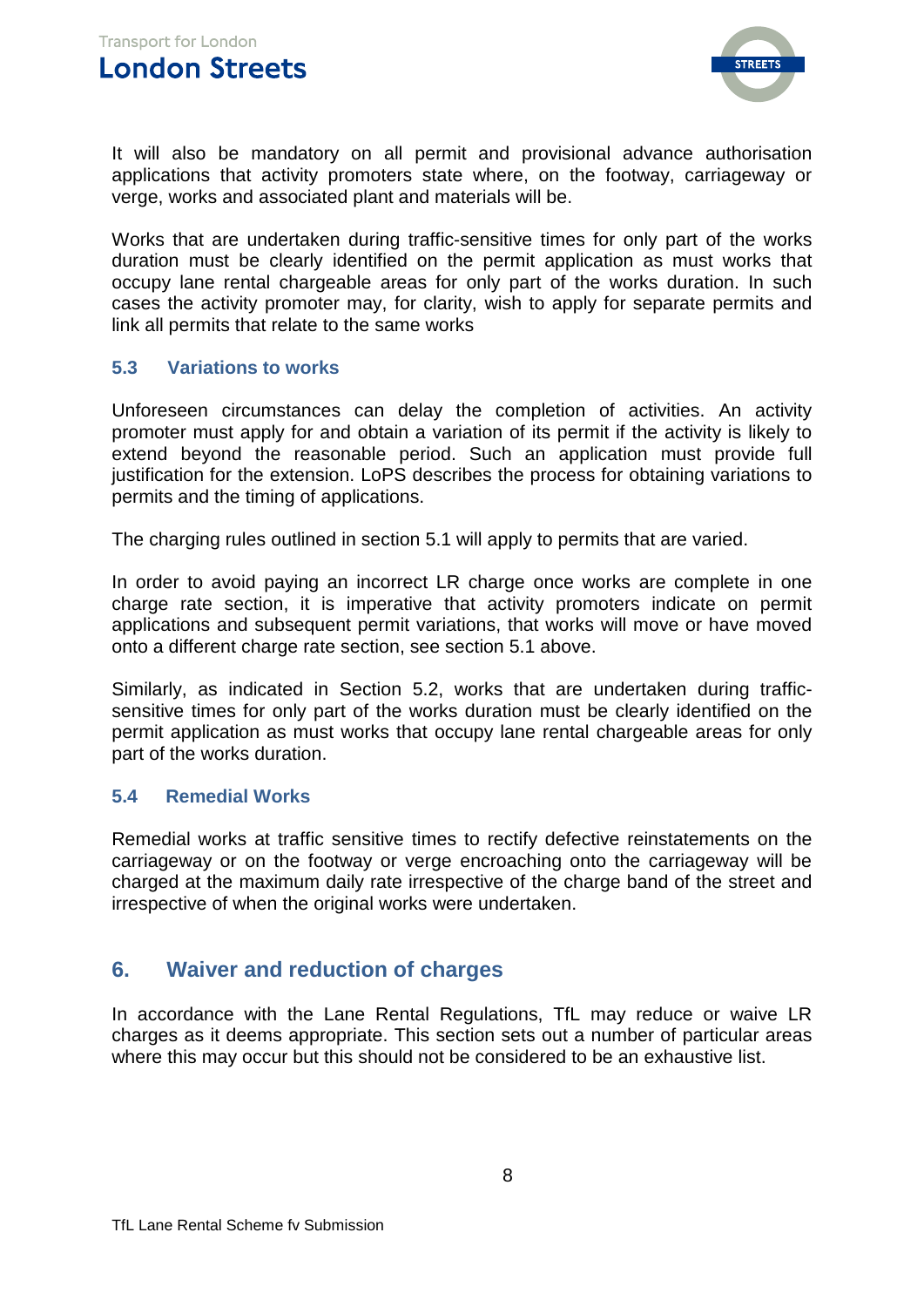

#### <span id="page-8-0"></span>**6.1 Permit fees**

No permit or permit variation fee will be charged where a LR charge applies for any part of the works governed by the permit, however if no LR charge applies, then the permit fee will apply as per the fees set out in Section 13 of LoPS.

#### <span id="page-8-1"></span>**6.2 Collaborative Works**

Collaborative works that are carried out by two or more activity promoters, at the same location, will be charged proportionately across each of the activity promoters provided that the works are actually carried out concurrently. However where works by one or more of the promoters would normally have taken place outside of traffic sensitive times and TfL has directed that some or all of those works should take place in traffic sensitive times, then the LR charge for that or those promoter (s) who have been so directed will be waived or proportionately reduced. The resulting charge would be applied in the same proportional manner as described above among the remaining promoters involved in the collaborative works.

#### <span id="page-8-2"></span>**6.3 Items of signing lighting or guarding inadvertently left on site**

TfL will apply a one-off LR charge, in place of the full daily LR charge, of £100 in accordance with the Regulations where up to five items of signing, lighting or guarding have inadvertently been left behind on site and have been removed by the end of the day following the day on which the authority informed the undertaker and asked them to remove the items. This reduced charge would apply only in cases where the responsible party had made all reasonable efforts to clear the site but had inadvertently left no more than five items behind. Full daily LR charges will continue to apply where such efforts have not been made.

TfL will follow the Lane Rental Regulations when applying such a charge.

Where the activity promoter has failed to comply with the above request the LR charge will apply for the relevant period. Following the end of the reasonable period the Section 74 Regulations (see Glossary) would come into effect and TfL would proceed on the basis that it has already complied with the requirement set out in those Regulations to contact the promoter regarding the items.

#### <span id="page-8-3"></span>**6.4 Immediate emergency activities**

Genuine emergency works that must be carried out during the charging period to avoid significant danger to public safety or significant damage to property will be provided with a LR charge free period to enable the immediate emergency to be dealt with.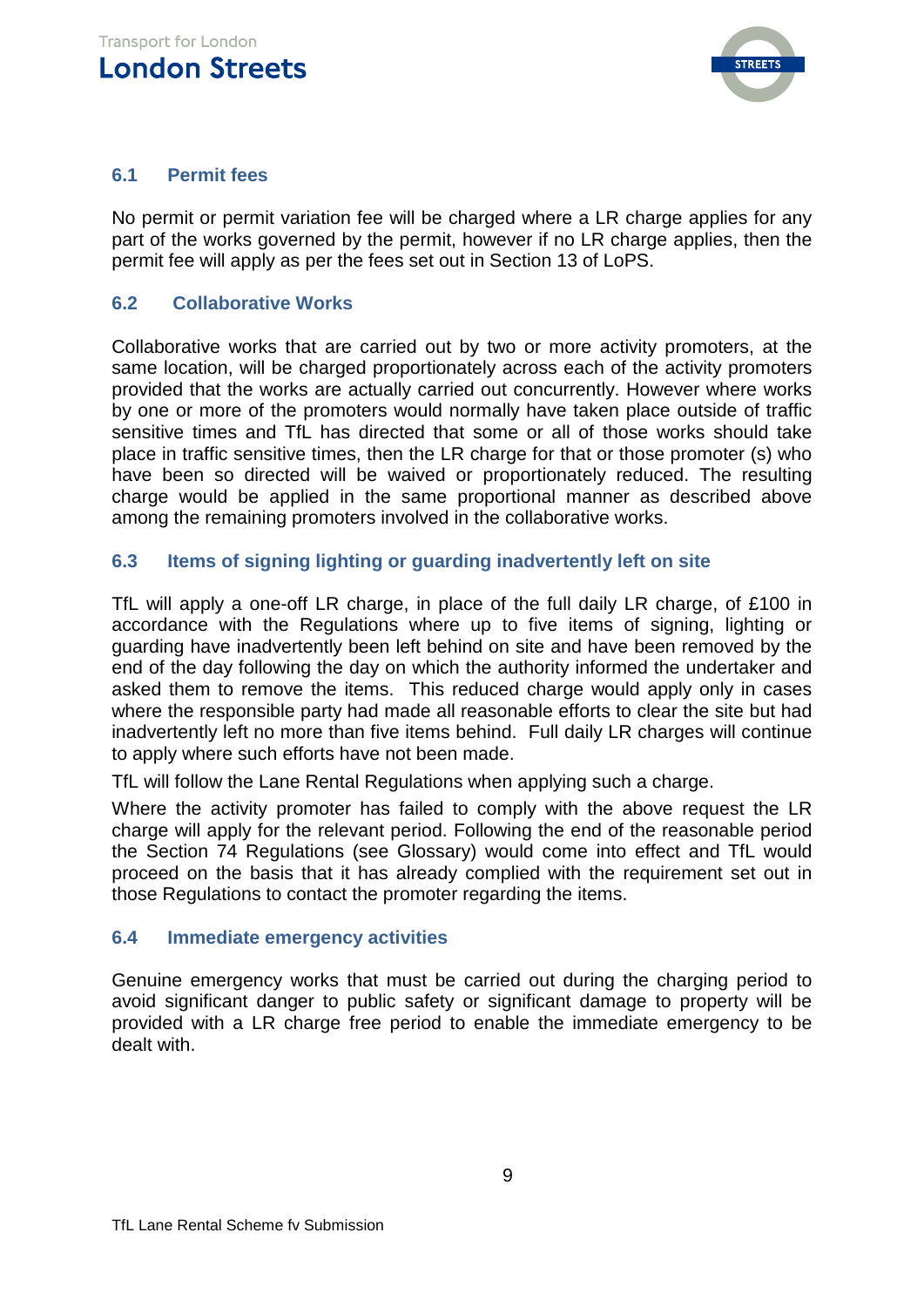

The LR charge free period shall begin from the start of the emergency and shall apply for a period of 24 hours after which time the normal lane rental rules for the location will apply.

In order to minimise disputes, works promoters claiming the exemption must provide documentary evidence when requested by TfL to do so of the nature of the emergency before the exemption will be granted. This evidence will need to be sufficient to demonstrate the works categorisation as immediate/emergency.

# <span id="page-9-0"></span>**7. Monitoring**

In the event of a works promoter falsely claiming an exemption on these grounds, the full charge will be payable and deliberately making a false claim in order to benefit from an exemption is likely to constitute fraud. In such circumstances TfL will take action it deems appropriate to the circumstances and this may include prosecution.

As stated in Section 5 above, the LR charges will be calculated using the dates specified on the relevant Section 74 notices and the times specified in model condition MC5 in LoPS.

These dates and times will be used to calculate the LR Charge. However, if an activity promoter states that the works will take place wholly outside traffic-sensitive times, and TfL obtains evidence that the carriageway was occupied during trafficsensitive times, then the LR charges will apply; in addition a permit fee will be charged. TfL will exercise its discretion reasonably, where appropriate, to exclude, or exercise clemency in respect of, cases of nominal or trivial breach, and other breaches, depending on the reasons for the departure from the stated times (for example if there are unforeseeable circumstances wholly outside the activity promoter's control) and the promptness with which the activity promoter has informed TfL of such departure.

All sites will be inspected on a regular basis, and where (as a result of such inspections or otherwise) evidence shows that activity promoters have worked at specified locations during traffic sensitive times but this information has not been provided in notices or permit applications given to TfL, then TfL will apply the relevant LR Charges.

If a permit fee was applied because the works information provided by the promoter indicated that LR Charges would not apply, and evidence shows that LR Charges should apply, then the permit fee will still be chargeable, as well as LR Charges.

TfL as highway authority will seek to ensure that the dates and times on which LR charges are based are accurate, along with the activity type and category of road.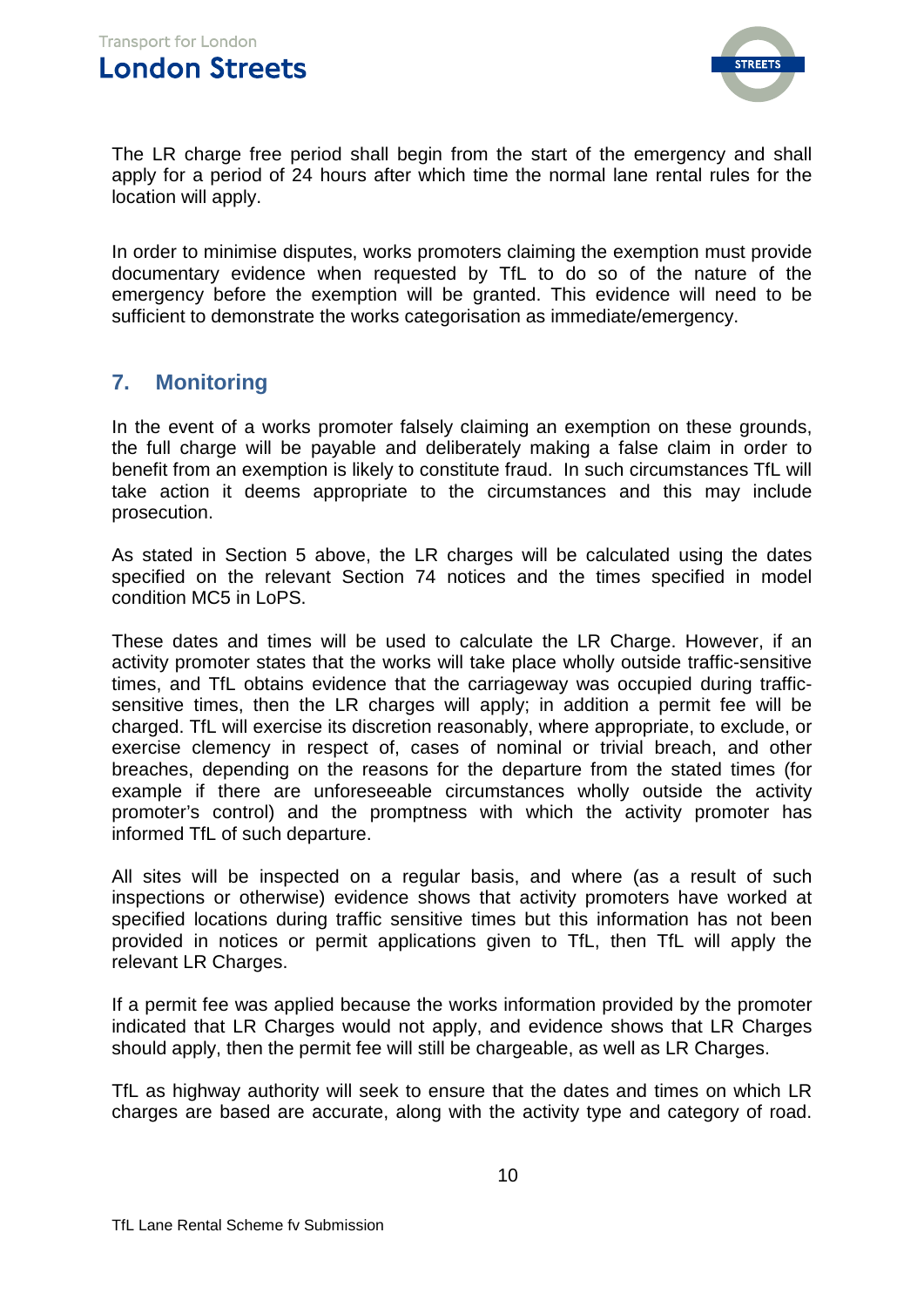

Where there is evidence that the dates or times given in section 74 notices are incorrect, the LR charges will be based on the evidence.

If incorrect information has been given in a notice, and TfL considers that an offence has been committed, the sanctions set out in Section 11 below will apply as appropriate.

## <span id="page-10-0"></span>**8. Exempt Activities**

Certain types of activities are exempt from LR charges under the TLRS as follows:

- (a) Works which are confined to a verge with no impact on the carriageway of a traffic sensitive street;
- (b) Works in a traffic-sensitive street, other than at a traffic-sensitive time;
- (c) Works in the footway of a traffic-sensitive street, at a traffic-sensitive time, so long as the works do not involve breaking up the street, or tunnelling or boring under it.
- (d) Diversionary works
- (e) Replacing poles, lamp columns or signs in the same location

If one of the exemptions applies, the activity promoter must record the appropriate LR charge exemption in the permit application and works clear/closed notices. Failure to do so will result in appropriate action being taken.

#### <span id="page-10-1"></span>**9. Transitional Arrangements**

In order to ensure a smooth implementation of the TLRS, The following basic rules of transition will apply on all roads where the TLRS operates:

- *a)* The TLRS will apply to all activities first notified to TfL, or in respect of which an application for a Permit or Provisional Advance Authorisation is made, after the commencement date of the TLRS
- *b)* Standard, Minor and Immediate activities which are planned to start, or in fact start, on site more than one month after the commencement date of the TLRS, or Major activities which are planned to start or start on site more than three months after the commencement date of the TLRS, shall operate under the TLRS. This means that even if the relevant Permit or Provisional Advance Authorisation has been sent or granted before the changeover, the TLRS will apply to those works;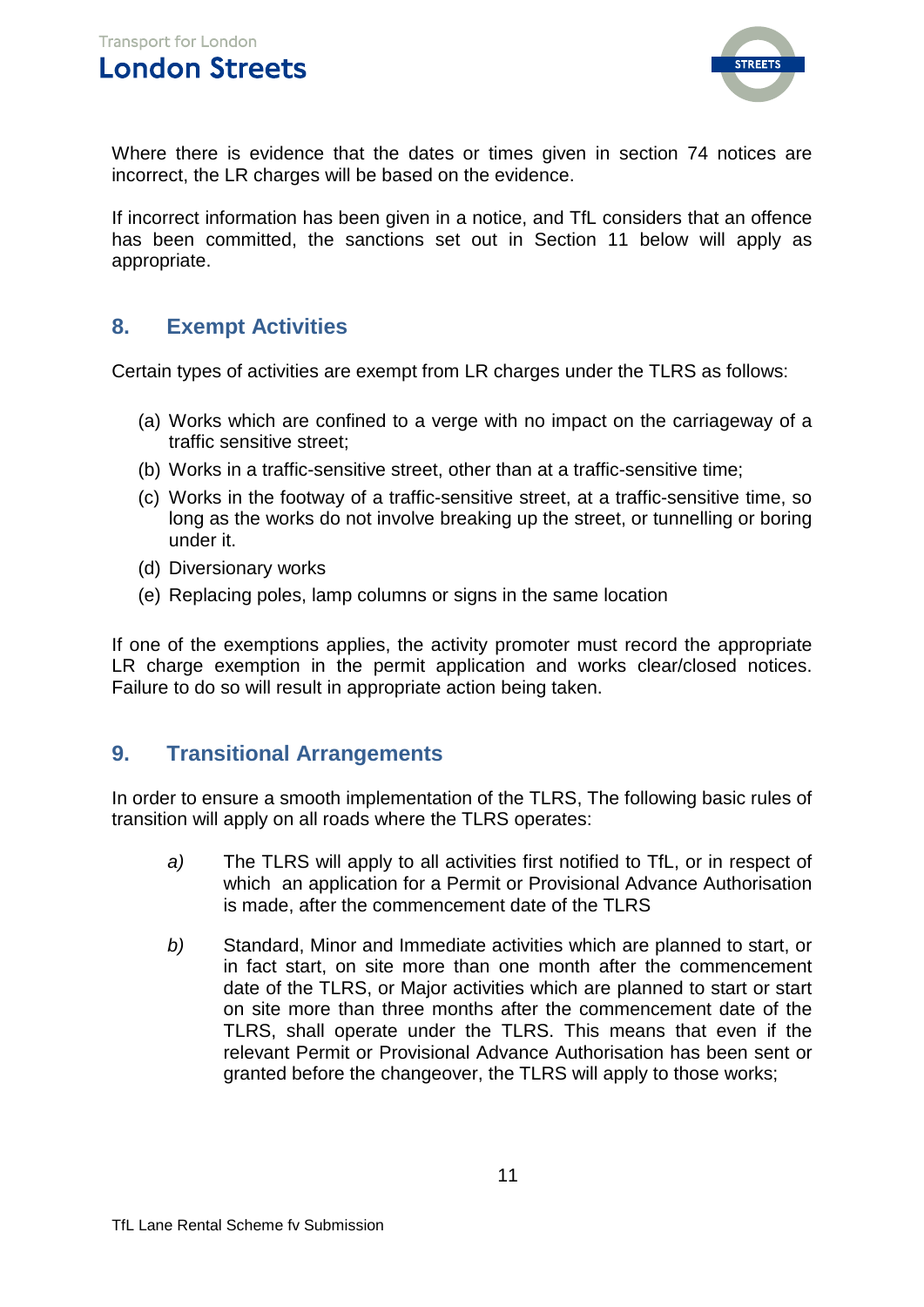

The TLRS will not apply to any activities which have started prior to the commencement date of the TLRS. Given the advanced notice of the changeover there should be few activities where these rules will create difficulties. For example activities which are delayed by TfL for coordination purposes, beyond the transitional periods referred to in 9b above, might be such a situation. In those few cases, promoters must contact TfL so that discussions can take place to ensure that a practical way of dealing with the activities can be achieved.

To further assist the smooth implementation of the TLRS, TfL intends to operate a period of shadow running prior to the formal introduction of the scheme to ensure that systems are operating correctly.

## <span id="page-11-0"></span>**10. Dispute Resolution**

Where disputes arise relating to a LR charge, TfL will seek to resolve the issue without having to refer the matter to legal action, and has established a representation process to deal with any disputes.

The first point of contact in a dispute is the relevant charges team within TfL, and before making an official representation, the activity promoter is strongly advised to informally contact that team to discuss the issue. If this fails to resolve the issue, the activity promoter should make a written representation to the TfL appeals officer specified as responsible for considering representations. This formal representation should be made in writing, either electronically or on paper, to provide an audit trail.

To enable an early resolution, it is strongly recommended that a representation in respect of any dispute arising from the issuing of an LR charge is made as soon as is reasonably practicable.

TfL will ensure that a fair and open system is in place for considering representations. TfL will ensure that it has a nominated official to consider all such representations, whose details will be published as part of the representation process.

The HAUC(UK) dispute resolution procedure would remain available where other arrangements have been exhausted.

#### <span id="page-11-1"></span>**11. Sanctions**

#### <span id="page-11-2"></span>**11.1 Offences**

Regulations 21 to 28 of The Traffic Management Permit Scheme (England) Regulations 2007 (and Schedules 1 and 2) authorise Permit Authorities to issue Fixed Penalty Notices (FPNs) in respect of the criminal offences. Fixed Penalty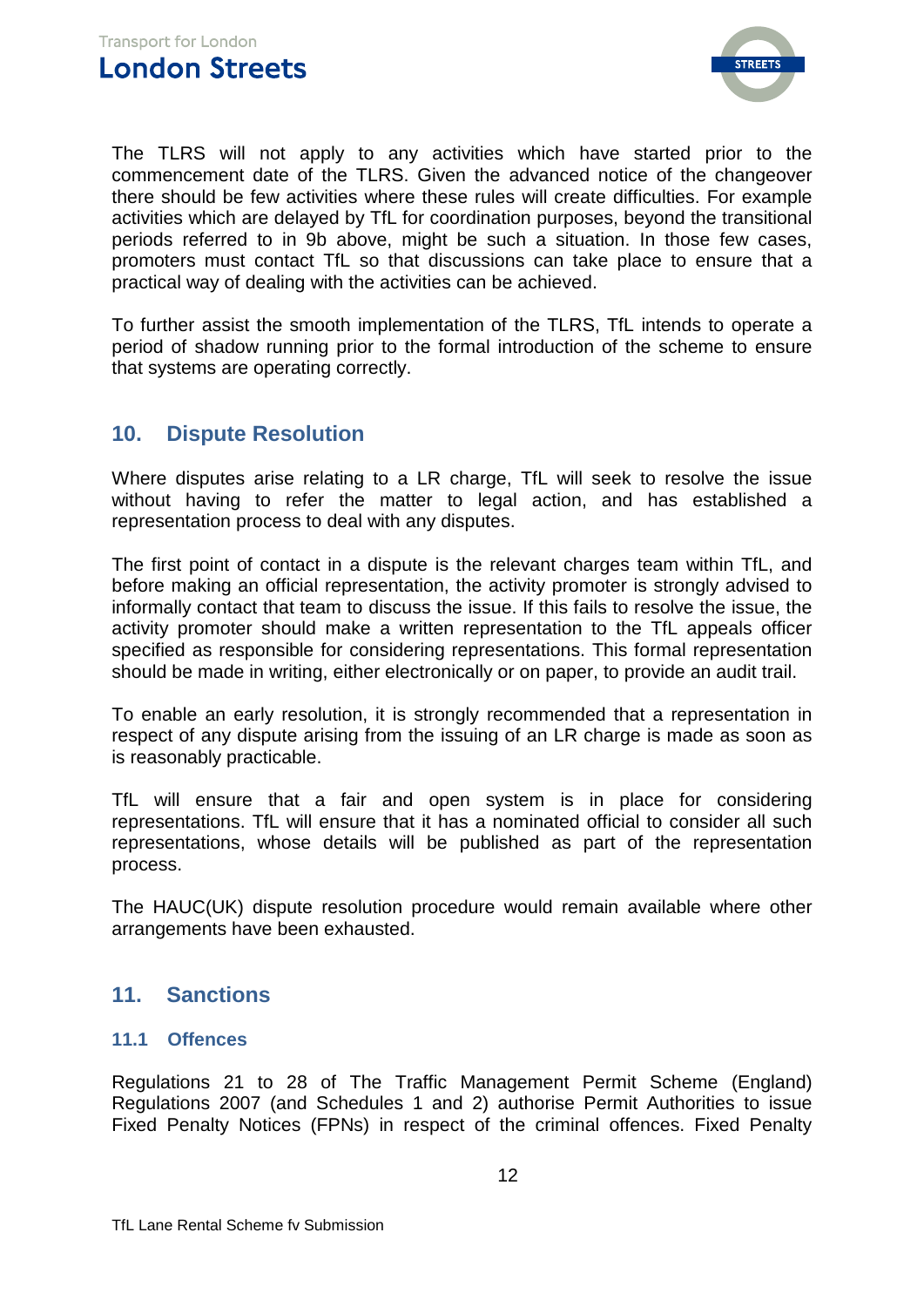

Notices offer the offender an opportunity to discharge liability for an offence by paying a penalty amount*.*

These powers and any subsequently amended powers will continue to apply to all roads on the Transport for London Road Network.

Similarly any offences under NRSWA continue to be offences and TfL maintains the right to take such action as is appropriate including prosecution where such offences have been committed.

#### <span id="page-12-0"></span>**11.2 Section 74**

Section 74 of NRSWA enables highway authorities to charge undertakers if their works in the highway take longer than the agreed reasonable period. These powers will also continue to apply as per the relevant Regulations and Codes of Practice.

#### <span id="page-12-1"></span>**12. Keeping Accounts**

All the reasonable costs incurred by TfL in operating the TLRS will be recovered from the LR charges received. These costs will include sums for the purpose of evaluation of scheme performance Net proceeds from LR charges will, for accounting purposes, be identifiable and distinguishable from other streetworks related income.

The application of LR charges and keeping of accounts will be in accordance with the Lane Rental Regulations.

TfL will convene a committee, made up of TfL and undertaker representatives to monitor and control the revenue generated under Lane Rental. This committee will decide how net revenues are applied. The DfT may also be present but will have no voting rights. To ensure transparency, TfL will keep and publish accounts of the revenues generated and how they have been spent in line with the Lane Rental Regulations.

TfL will apply the same principles to any net revenues generated in respect of its own works.

#### <span id="page-12-2"></span>**13. Minor variations to the TfL Lane Rental Scheme**

Circumstances will change, and it may therefore be desirable to make minor variations to the TLRS. For example, it might be desirable to include or remove locations within the scheme, alter Traffic Sensitivity or move locations from one charge band to another as a result of new housing, retail, business developments or other circumstances that have a material effect on traffic flows.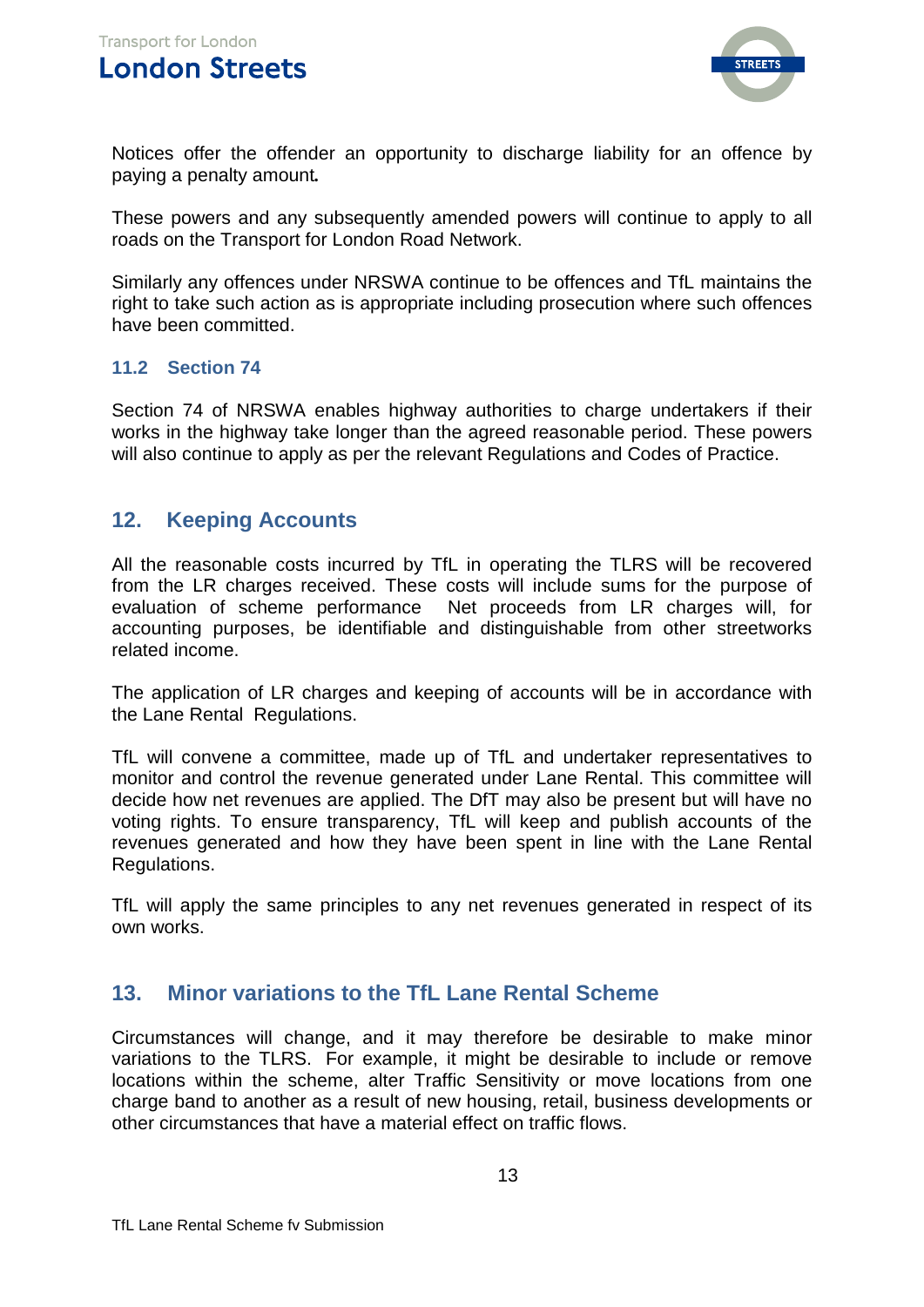

Such changes will be consulted on and will be based on traffic data, including reasonable predictions as to traffic and will not vary the total road length or alter the overall ratio of charge bands covered by the scheme from the original by more than  $+/- 3\%$ .

In making any amendments to the scheme times or designations, TfL will follow the procedure set out in section 5.5 of the Permits Code of Practice and the same transitional arrangements as outlined in Section 9 will apply.

## <span id="page-13-0"></span>**14. Scheme evaluation and review**

The Monitoring and Evaluation Section of TfL's cost benefit analysis sets out how the TLRS will be reviewed and evaluated.

An initial evaluation will be carried out based on data from the first full year of normal scheme operation which, due to the Olympic Games, will be from October 2012 to September 2013, with the evaluation complete in the Spring of 2014. Further evaluations will be undertaken thereafter.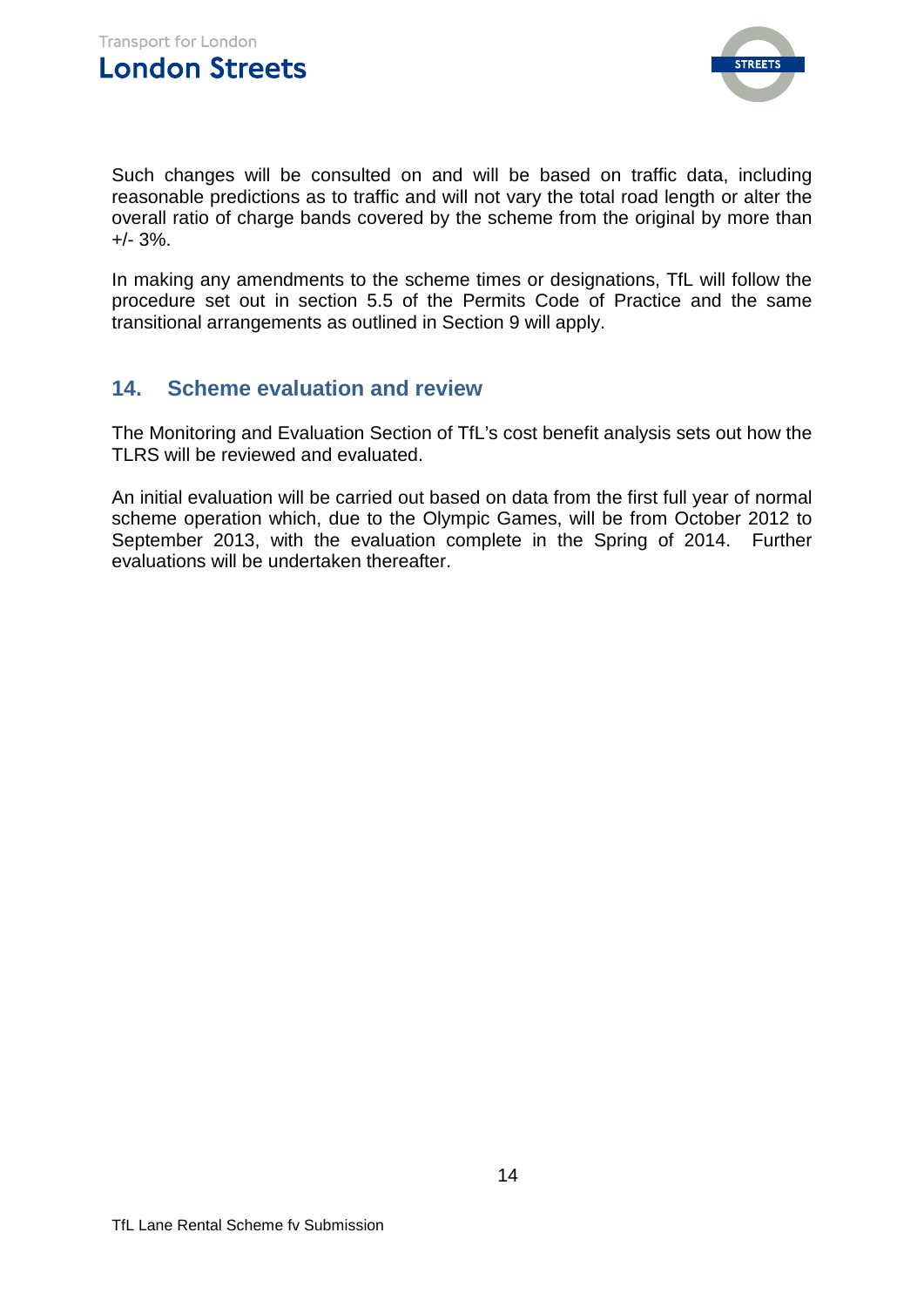

# <span id="page-14-0"></span>**Glossary**

| <b>Term</b>                                            | <b>Explanation</b>                                                                                                                                                                                                                                                                                   |
|--------------------------------------------------------|------------------------------------------------------------------------------------------------------------------------------------------------------------------------------------------------------------------------------------------------------------------------------------------------------|
| <b>Activities</b>                                      | Means street works as in Part 3 of NSWRA, except for<br>works by licensees under Section 50 of NRSWA and<br>works for road purposes as defined by Section 86 of<br>NRSWA.                                                                                                                            |
| <b>Activity Promoter</b>                               | Means a person entitled by virtue of a statutory right to<br>carry out street works or works for road purposes.                                                                                                                                                                                      |
| Additional<br><b>Street</b><br>Data<br>("ASD")         | Additional Street Data ("ASD") refers to other information<br>about streets held on the NSG concessionaire's website<br>alongside the NSG adjudication.                                                                                                                                              |
| Apparatus                                              | As defined in Section 105 (1) of NRSWA "apparatus<br>includes any structure for the lodging therein of apparatus<br>or for gaining access to apparatus".                                                                                                                                             |
| Appeal                                                 | Where there is an unresolved disagreement between the<br>activity promoter and the Permit Authority about a Permit<br>Authority's decision or actions the promoter may appeal<br>using the procedure in Section 15 of LoPS.                                                                          |
| Arbitration                                            | As defined in Section 99 of NRSWA, "any matter which<br>under this Part is to be settled by arbitration shall be<br>referred to a single arbitrator appointed by agreement<br>between the parties concerned or, in default of agreement,<br>by the President of the Institution of Civil Engineers". |
| Code<br>Practice<br><b>of</b><br>for<br><b>Permits</b> | As published by Department for Transport March 2008.                                                                                                                                                                                                                                                 |
| Cycle track                                            | As defined in Section 329 of the HA 1980, "cycle track<br>means a way constituting or comprised in a highway,<br>being a way over which the public have the following, but<br>not other, rights of way, that is to say, a right of way on<br>pedal cycles with or without a right of way on foot".   |
| Day                                                    | In the context of the duration of activities, a day refers to<br>all days including Saturdays, Sundays and Bank Holidays,<br>unless explicitly stated otherwise.                                                                                                                                     |
| <b>Diversionary Works</b>                              | As defined in Regulation 2(2) of The Street Works<br>(Sharing of Cost of Works) (England) Regulations 2000<br>and further outlined in the code of practice "Measures<br>Necessary Where Apparatus Is Affected by Major Works<br>(Diversionary Works) 1992".                                          |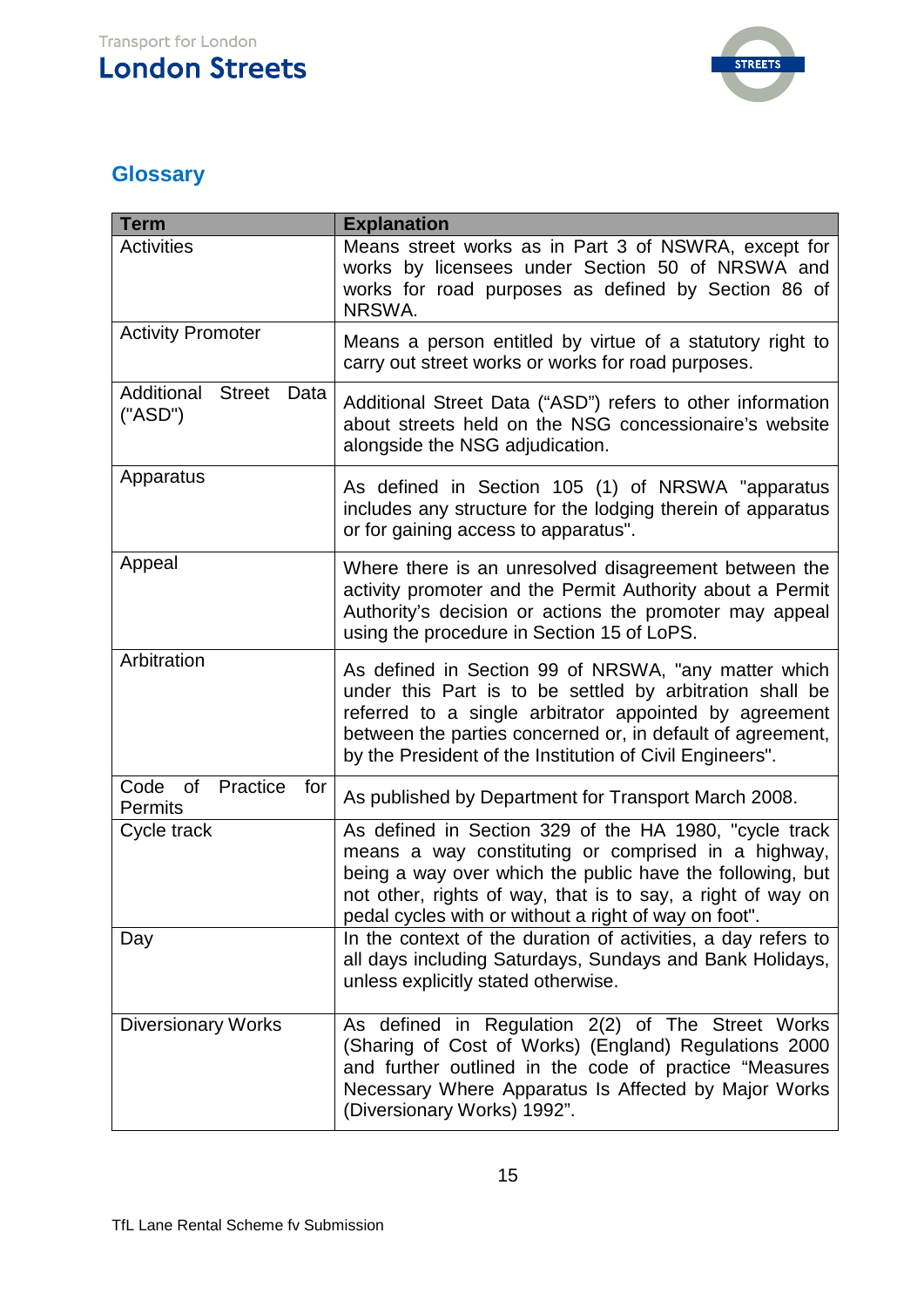# **London Streets**



| <b>DfT</b>                     | Department for Transport.                                                                                                                                                                                                                                                                                                                                                                                                                                                                                                                                                                                                        |
|--------------------------------|----------------------------------------------------------------------------------------------------------------------------------------------------------------------------------------------------------------------------------------------------------------------------------------------------------------------------------------------------------------------------------------------------------------------------------------------------------------------------------------------------------------------------------------------------------------------------------------------------------------------------------|
| <b>EToN</b>                    | <b>Electronic Transfer of Notices System</b>                                                                                                                                                                                                                                                                                                                                                                                                                                                                                                                                                                                     |
| <b>Fixed Penalty Notice</b>    | As defined in schedule 4B to NRSWA, "fixed penalty<br>notice means a notice offering a person the opportunity of<br>discharging any liability to conviction for a fixed penalty<br>offence by payment of a penalty".                                                                                                                                                                                                                                                                                                                                                                                                             |
| HAUC(UK)                       | The Highway Authorities and Utilities Committee for the<br>UK.                                                                                                                                                                                                                                                                                                                                                                                                                                                                                                                                                                   |
| Highway                        | As defined in Section 328 of the HA 1980, "highway<br>means the whole or part of a highway other than a ferry or<br>waterway".                                                                                                                                                                                                                                                                                                                                                                                                                                                                                                   |
| Highway works                  | "works for road purposes" or "major highway works".                                                                                                                                                                                                                                                                                                                                                                                                                                                                                                                                                                              |
| <b>Lane Rental Regulations</b> | The Street Works (Charges for Occupation of the<br>Highway) (England) Regulations 2012                                                                                                                                                                                                                                                                                                                                                                                                                                                                                                                                           |
| Promoter                       | Means the same as Activity Promoter.                                                                                                                                                                                                                                                                                                                                                                                                                                                                                                                                                                                             |
| Road works                     | Works for road purposes.                                                                                                                                                                                                                                                                                                                                                                                                                                                                                                                                                                                                         |
| Section 74 Regulations)        | The Regulations made under Section 74 current at the<br>time of issue of the TLRS, namely the Street Works<br>(Charges for Unreasonably Prolonged Occupation of the<br>Highway) (England) Regulations 2009                                                                                                                                                                                                                                                                                                                                                                                                                       |
| <b>Street</b>                  | As defined in Section 48 (1) of NRSWA, "street means the<br>whole or any part of any of the following, irrespective of<br>whether it is a thoroughfare<br>any highway, road, lane, footway, alley or passage;<br>(a)<br>any square or court;<br>(b)<br>any land laid out as a way whether it is for the time<br>(c)<br>being formed as a way or not".                                                                                                                                                                                                                                                                            |
| <b>Street works</b>            | As defined in Section 48 (3) of NRSWA, "street works<br>means works of any of the following kinds (other than<br>works for road purposes) executed in a street in pursuance<br>of a statutory right or a street works licence:<br>placing apparatus; or<br>(a)<br>inspecting, maintaining, adjusting, repairing, altering<br>(b)<br>or renewing apparatus, changing the position of apparatus<br>or removing it, or works required for or incidental to any<br>such works (including, in particular, breaking up or opening<br>the street, or any sewer, drain or tunnel under it, or<br>tunnelling or boring under the street". |